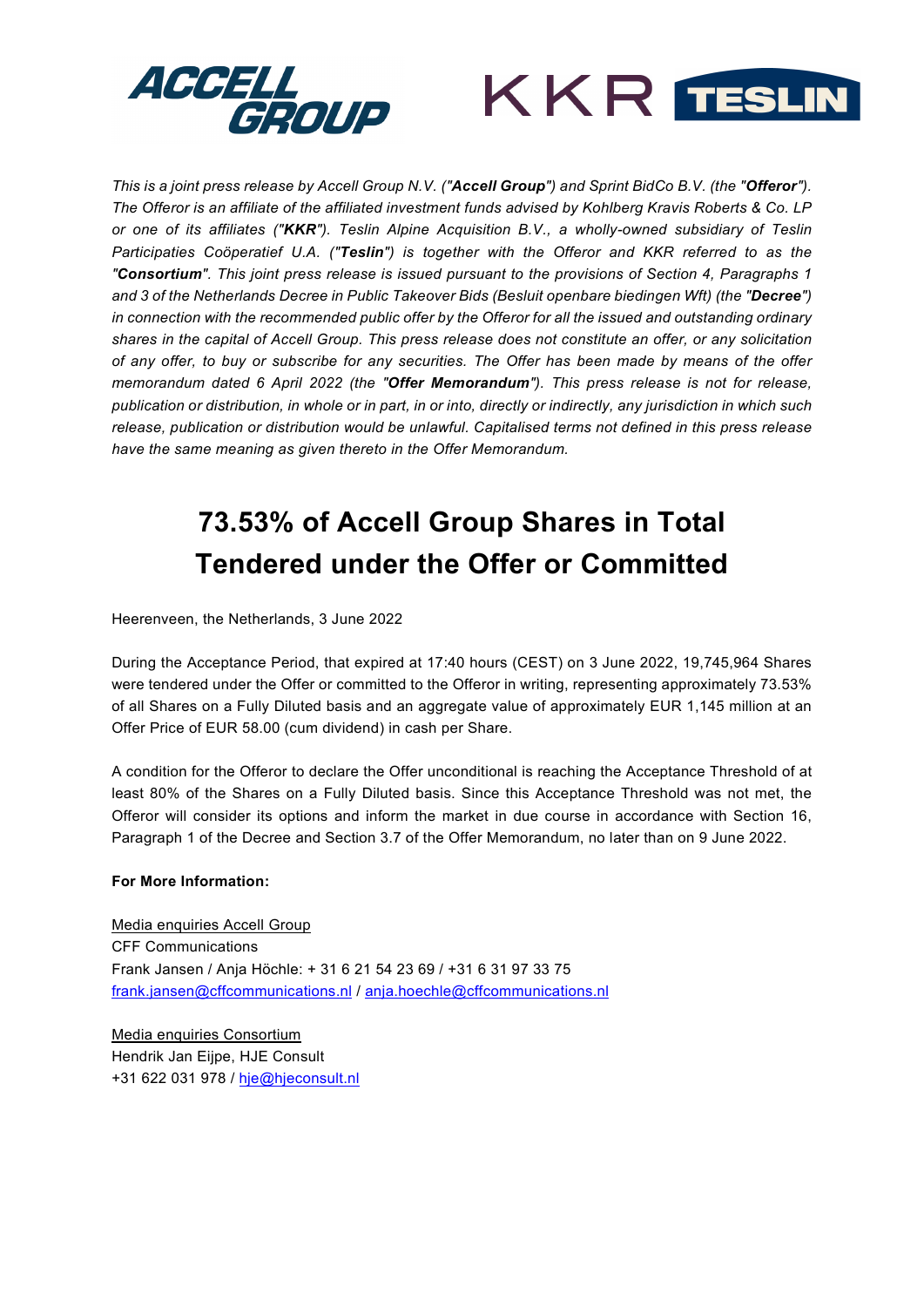## **About Accell Group**

We believe cycling moves the world forward. We design simple and smart solutions in order to create a fantastic cycling experience for everyone who uses our bikes. Accell Group makes bicycles, bicycle parts and accessories. We are the European market leader in e‐bikes and second largest in bicycle parts and accessories, with numerous leading European bicycle brands under one roof. These brands were built by pioneers for whom the best was not good enough. We still embody the entrepreneurial spirit of those family businesses to this day. We keep pushing ourselves to create high-quality, high performance, cutting‐edge products driven by the continuous exchange of know‐how and craftsmanship. Well‐known bicycle brands in our portfolio include Haibike, Winora, Ghost, Batavus, Koga, Lapierre, Raleigh, Sparta, Babboe and Carqon. XLC is our brand for bicycle parts and accessories. Accell Group employs approximately 3,500 people across 15 countries. For more information about Accell Group, please visit [www.accell-group.com.](http://www.accell-group.com/)

### **About KKR**

KKR is a leading global investment firm that offers alternative asset management as well as capital markets and insurance solutions. KKR aims to generate attractive investment returns by following a patient and disciplined investment approach, employing world-class people, and supporting growth in its portfolio companies and communities. KKR sponsors investment funds that invest in private equity, credit and real assets and has strategic partners that manage hedge funds. KKR's insurance subsidiaries offer retirement, life and reinsurance products under the management of Global Atlantic Financial Group. References to KKR's investments may include the activities of its sponsored funds and insurance subsidiaries. For additional information about KKR & Co. Inc. (NYSE: KKR), please visit KKR's website at www.kkr.com and on Twitter @KKR\_Co.

#### **About Teslin**

Teslin is an investment fund managed by Teslin Capital Management. Teslin invests in promising small and midcaps. Based on fundamental analysis Teslin selects value creating companies active in attractive markets with a strong market position and a proper corporate governance structure. Teslin focuses on responsible value creation in the long term and acts as an active and involved shareholder. Teslin has been a long-term significant, active and committed shareholder of Accell Group since 1998 and is delighted to support Accell Group in accelerating and realizing its potential in the coming years. For more information, please visit: [www.teslin.nl.](http://www.teslin.nl/)

#### **Disclaimer, General Restrictions and Forward-Looking Statements**

*This is a public announcement by Accell Group pursuant to Section 17, paragraph 1 of the European Market Abuse Regulation (596/2014/EU).* 

*The information in this press release is not intended to be complete. This press release is for information purposes only and does not constitute an offer, or any solicitation of any offer, to buy or subscribe for any securities.* 

*The distribution of this press release may, in some countries, be restricted by law or regulation. Accordingly, persons who come into possession of this document should inform themselves of and*